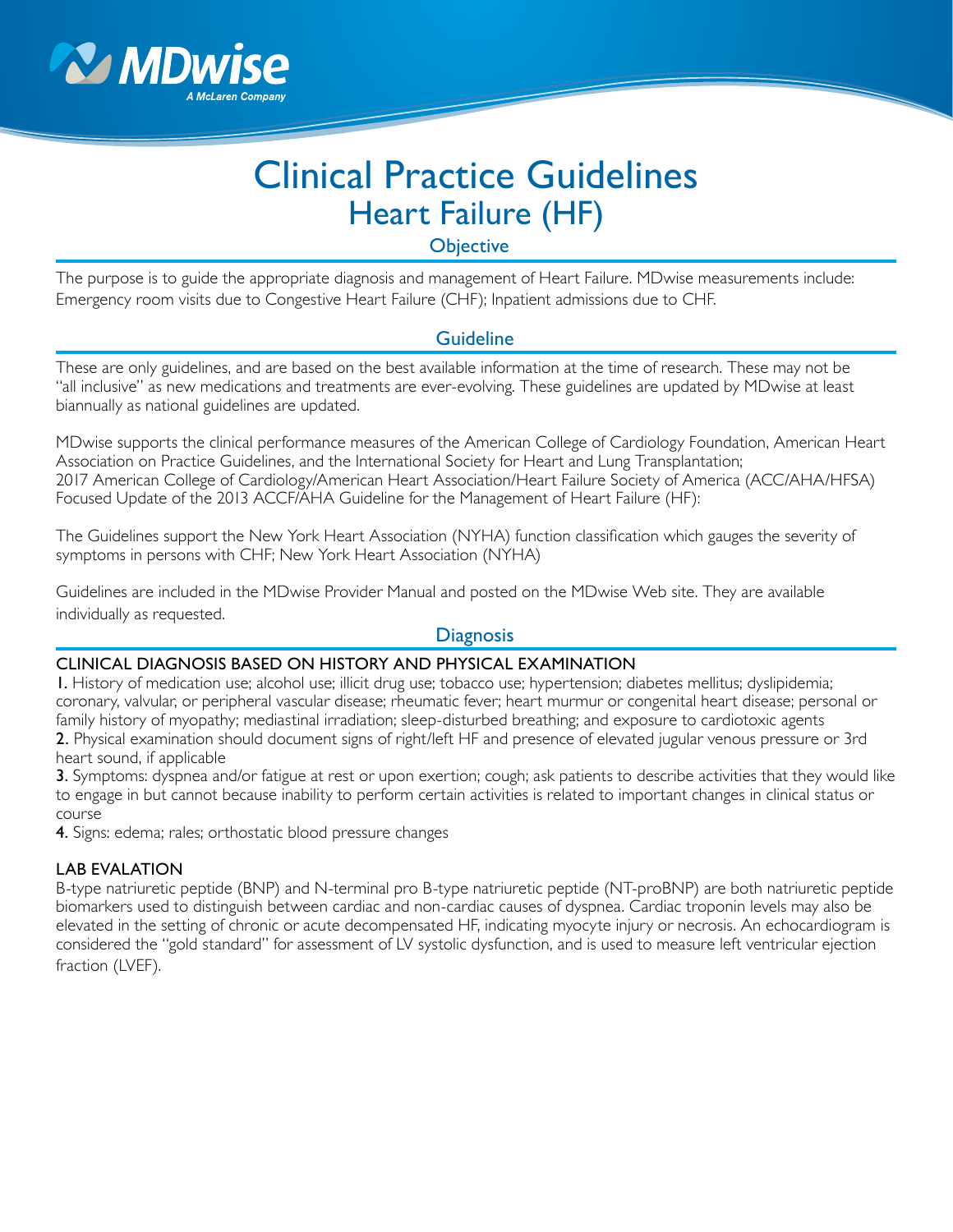

# Clinical Work-Up

#### Ejection Fraction Ranges

| EF          | Condition                                                  | Presentation                                                   |
|-------------|------------------------------------------------------------|----------------------------------------------------------------|
| 50-70%      | Normal                                                     | Normal                                                         |
| $\geq 50\%$ | Heart Failure with Preserved Ejection<br>Fraction (HFpEF)  | Impaired ventricular relaxation and<br>filling during diastole |
| $40 - 49%$  | Heart Failure with Mid-Range Ejection<br>Fraction (HFmrEF) | Likely mixed systolic and diastolic<br>dysfunction             |
| < 40%       | Heart Failure with Reduced Ejection<br>Fraction (HFrEF)    | Impaired ability to eject blood during<br>systole              |

## Comparison of ACCF/AHA Stages of HF and NYHA Functional Classifications

| <b>ACCF/AHA Stages of HF</b> |                                                                               | <b>NYHA Functional Classifications</b> |                                                                                                                              |
|------------------------------|-------------------------------------------------------------------------------|----------------------------------------|------------------------------------------------------------------------------------------------------------------------------|
| A                            | At high risk for HF but without structural heart<br>disease or symptoms of HF | None                                   |                                                                                                                              |
| B                            | Structural heart disease but without signs or<br>symptoms of HF               |                                        | No limitation of physical activity. Ordinary physical<br>activity does not cause symptoms of HF.                             |
| Clinical Diagnosis of HF     |                                                                               |                                        |                                                                                                                              |
|                              | Structural heart disease with prior or current<br>symptoms of HF              |                                        | No limitation of physical activity. Ordinary physical<br>activity does not cause symptoms of HF.                             |
|                              |                                                                               | $\mathbf{I}$                           | Slight limitation of physical activity. Comfortable<br>at rest, but ordinary physical activity results in<br>symptoms of HF. |
|                              |                                                                               | $\mathbf{III}$                         | Marked limitation of physical activity. Comfortable<br>at rest, but less than ordinary activity causes<br>symptoms of HF.    |
| D                            | Refractory HF requiring specialized interventions                             | IV                                     | Unable to carry on any physical activity without<br>symptoms of HF, or symptoms of HF at rest.                               |

#### ACCF indicates American College of Cardiology Foundation; AHA, American Heart Association; HF, heart failure; and NYHA, New York Heart Association.

## **Treatment**

#### The primary focus of treatment is on patients with HFrEF and Stage C/D disease.

Few clinical trials are available for management of patients with HFpEF; treatment of HFpEF focuses on management of underlying comorbidities.

| <b>Drug Class</b>                  | Place in Therapy     | <b>Precautions and Monitoring</b>                              |  |  |
|------------------------------------|----------------------|----------------------------------------------------------------|--|--|
| <b>Decreases Mortality</b>         |                      |                                                                |  |  |
| Angiotensin Converting Enzyme      | First-line:          | • If angioedema with ACEI, avoid ACEI                          |  |  |
| Inhibitors (ACEIs®)                | indicated for all HF | • Abrupt withdrawal should be avoided (other than              |  |  |
|                                    | patients (NYHA Class | angioedema) due to clinical deterioration                      |  |  |
| • Lisinopril (Prinivil®, Zestril®) | I-IV) regardless of  | • Contraindicated if history of angioedema                     |  |  |
| • Enalapril (Vasotec®, Epaned®)    | symptoms             | • D/C as soon as pregnancy is detected                         |  |  |
| • Captopril (Capoten®)             |                      | • Assess renal function and serum potassium within at least    |  |  |
| • Ramipril (Altace®)               |                      | two weeks of initiation of therapy and periodically thereafter |  |  |
| • Quinapril (Accupril®)            |                      | · SE: hypotension, dizziness, hyperkalemia                     |  |  |
|                                    |                      |                                                                |  |  |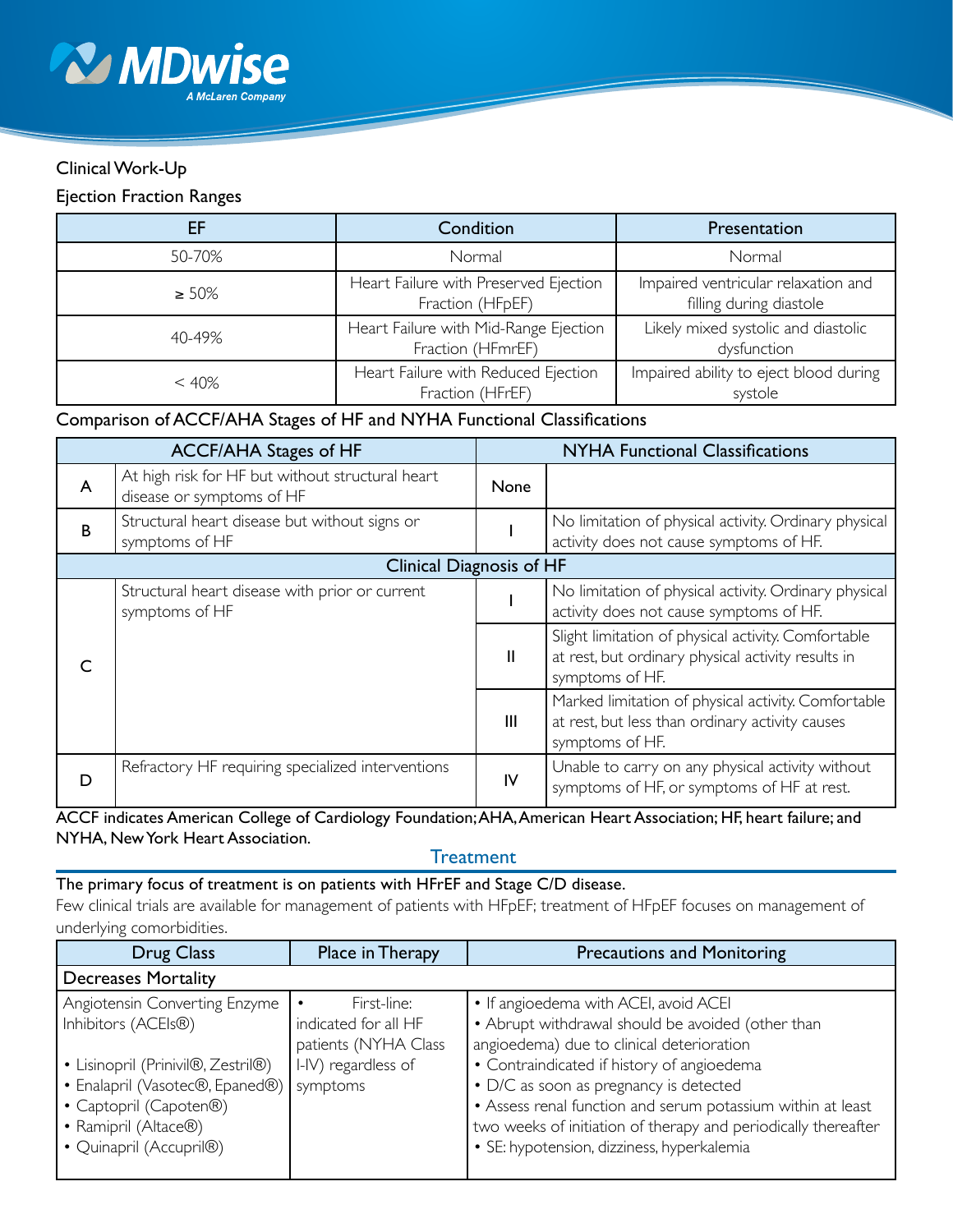

| <b>Drug Class</b>                                                                                                                       | Place in Therapy                                                                                                                                                                                                                                   | <b>Precautions and Monitoring</b>                                                                                                                                                                                                                                                                                                                                                                                                                                                   |  |  |
|-----------------------------------------------------------------------------------------------------------------------------------------|----------------------------------------------------------------------------------------------------------------------------------------------------------------------------------------------------------------------------------------------------|-------------------------------------------------------------------------------------------------------------------------------------------------------------------------------------------------------------------------------------------------------------------------------------------------------------------------------------------------------------------------------------------------------------------------------------------------------------------------------------|--|--|
| Angiotensin Receptor Blockers<br>(ARBs)<br>• Candesartan (Atacand®)<br>• Losartan (Cozaar®)<br>• Valsartan (Diovan®)                    | • First-line: Use if<br>intolerant to ACEI<br>• Do not use in<br>combination with ACEI                                                                                                                                                             | • Extreme caution if ARB used with history of angioedema<br>to ACEI<br>• See ACEI for additional information                                                                                                                                                                                                                                                                                                                                                                        |  |  |
| Beta Blockers (BBs)<br>• Bisoprolol (Zebeta®)<br>• Metoprolol succinate (Toprol<br>XL@<br>• Carvedilol (Coreg®)<br>Aldosterone Receptor | • First-line: indicated for<br>all HF patients (NYHA<br>Class I-IV) regardless of<br>symptoms<br>• Benefits not proven<br>to be a class effect. Only<br>the three agents listed<br>demonstrate benefit in<br>clinical trials<br>• Indicated for HF | Clinical response may take at least two months<br>• Do not d/c after worsening HF, even if develop fluid<br>retention and must increase dose of diuretic<br>• If hypotension with clinical evidence of hypo perfusion<br>decrease dosage or d/c<br>Gradually taper upon d/c (over 1-2 weeks) to avoid<br>$\bullet$<br>tachycardia, HTN, and/or ischemia<br>• SE: general fatigue, weakness that may resolve in several<br>weeks<br>• Can cause marked fluid depletion when added to |  |  |
| Antagonists<br>• Spironolactone (Aldactone®)<br>• Eplerenone (Inspra®)                                                                  | patients with NYHA<br>Class II-IV if $CrCl > 30$<br>mL/min and $K + < 5.0$<br>mEq/L                                                                                                                                                                | diuretic therapy, increasing chance for renal dysfunction and<br>hyperkalemia<br>Gynecomastia more common with spironolactone than<br>with eplerenone<br>• Potassium levels and renal function should be evaluated<br>within 3 days of initiation, and again after 7 days of therapy<br>• Continue monitoring as needed, at least monthly for three<br>months, to every three months thereafter                                                                                     |  |  |
| Decrease Mortality in Select Patients                                                                                                   |                                                                                                                                                                                                                                                    |                                                                                                                                                                                                                                                                                                                                                                                                                                                                                     |  |  |
| Hydralazine and Isosorbide<br>Dinitrate (BiDil®)                                                                                        | • Indicated for NYHA<br>class III-IV in black<br>patients                                                                                                                                                                                          | • SE: headaches, hypotension, GI intolerance<br>• Do not use if no prior use of ACEI<br>May use if ACEI-intolerant                                                                                                                                                                                                                                                                                                                                                                  |  |  |
| Not proven to reduce mortality, but may improve symptoms and reduce hospitalization                                                     |                                                                                                                                                                                                                                                    |                                                                                                                                                                                                                                                                                                                                                                                                                                                                                     |  |  |
| Loop Diuretics<br>• Furosemide (Lasix <sup>®)</sup><br>• Torsemide (Demadex®)<br>• Bumetanide (Bumex®)                                  | • First-line on an<br>as-needed basis for all<br>patients with HFrEF<br>NYHA class I-IV                                                                                                                                                            | • Closely monitor patient weight to assess need for dose<br>adjustment (patients should record weight daily)<br>• Becomes less effective as HF progresses, at high dietary<br>intake of sodium, and with concurrent use of NSAIDs and<br>COX-2 inhibitors<br>• Diuretic resistance may be overcome by administering<br>IV, combining two or more diuretics, or using diuretics with<br>positive inotropic agents<br>· SE: hypokalemia                                               |  |  |